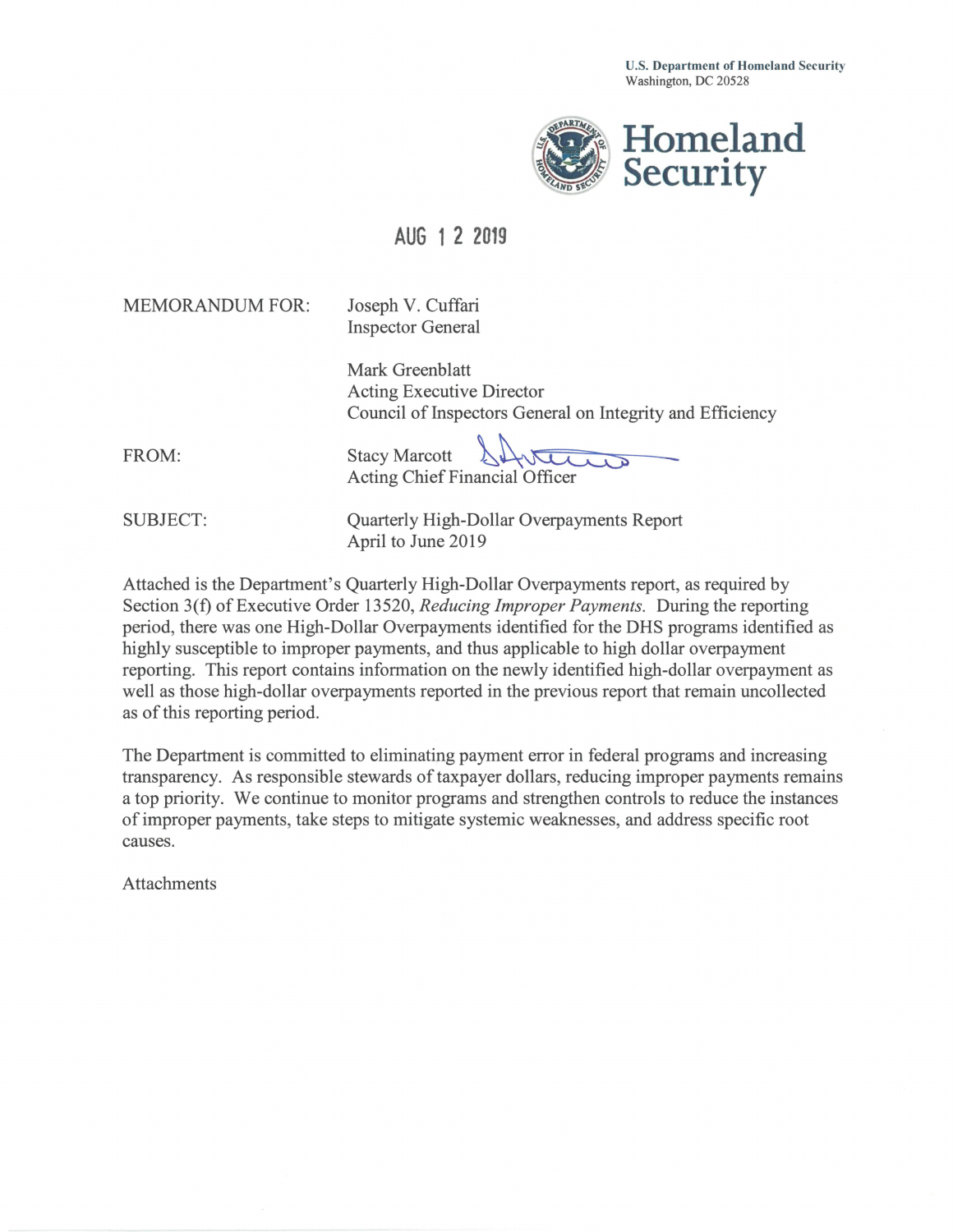## **Department of Homeland Security High-Dollar Overpayments Report for the Current Quarter ending ( June 30, 2019 )**

|           | <b>Current Quarter Activity</b>             |         |              |                                      |         |                                                                        |                        |                                            |                                                                                                                                                                                                                                                                                                                                                                                                                                          |                     |                                                      |                                     |                    |                   |                       |                     |                                                      |                               |
|-----------|---------------------------------------------|---------|--------------|--------------------------------------|---------|------------------------------------------------------------------------|------------------------|--------------------------------------------|------------------------------------------------------------------------------------------------------------------------------------------------------------------------------------------------------------------------------------------------------------------------------------------------------------------------------------------------------------------------------------------------------------------------------------------|---------------------|------------------------------------------------------|-------------------------------------|--------------------|-------------------|-----------------------|---------------------|------------------------------------------------------|-------------------------------|
| Component | Recipient<br>Type (Entity<br>or Individual) | City    | <b>State</b> | Program<br>Office                    |         | <b>Treasury Fund Recovery Actions</b><br>Symbol (TFS) Taken or Planned | <b>Category (Bill)</b> | <b>Cause of</b><br>Overpayment<br>Category | Why the Overpayment Occurred And<br><b>Actions to Prevent Reoccurrence</b>                                                                                                                                                                                                                                                                                                                                                               | <b>Payment Date</b> | <b>High \$ Overpayment</b><br><b>Date Identified</b> | <b>Date Overpayment</b><br>Recouped | <b>Amount Paid</b> | Correct<br>Amount | Overpayment<br>Amount | Recovered<br>Amount | <b>Waived Amount</b><br>or Documentation<br>Received | Outstanding<br><b>Balance</b> |
| ICE       | Entity                                      | Atlanta | GA           | Enforcement<br>Removal<br>Operations | 7090540 | Payment recovered<br>from vendor                                       | Duplicate Payment      | Data Entry Error                           | Duplicate receiving tickets were processed in error, thus<br>resulting a duplicate payment.<br>In the future, payment and certifying techs need to check the<br>system for a payment prior to making one to verify the<br>invoice has not already been processed. The field should<br>also be aware of their RTs they provide and should not<br>provide a 2nd RT for the same invoice without verifying the<br>original RT was not used. | April 19, 2019      | April 22, 2019                                       | May 6, 2019                         | \$186,079.95       | \$0.00            | \$186,079.95          | \$186,079.95        | \$0.00                                               | \$0.00                        |
|           |                                             |         |              |                                      |         |                                                                        |                        |                                            |                                                                                                                                                                                                                                                                                                                                                                                                                                          |                     |                                                      | Total                               | \$186,079.95       | \$0.00            | \$186,079.95          | \$186,079.95        | \$0.00                                               | \$0.00                        |
|           |                                             |         |              |                                      |         |                                                                        |                        |                                            |                                                                                                                                                                                                                                                                                                                                                                                                                                          |                     |                                                      |                                     |                    |                   |                       |                     |                                                      |                               |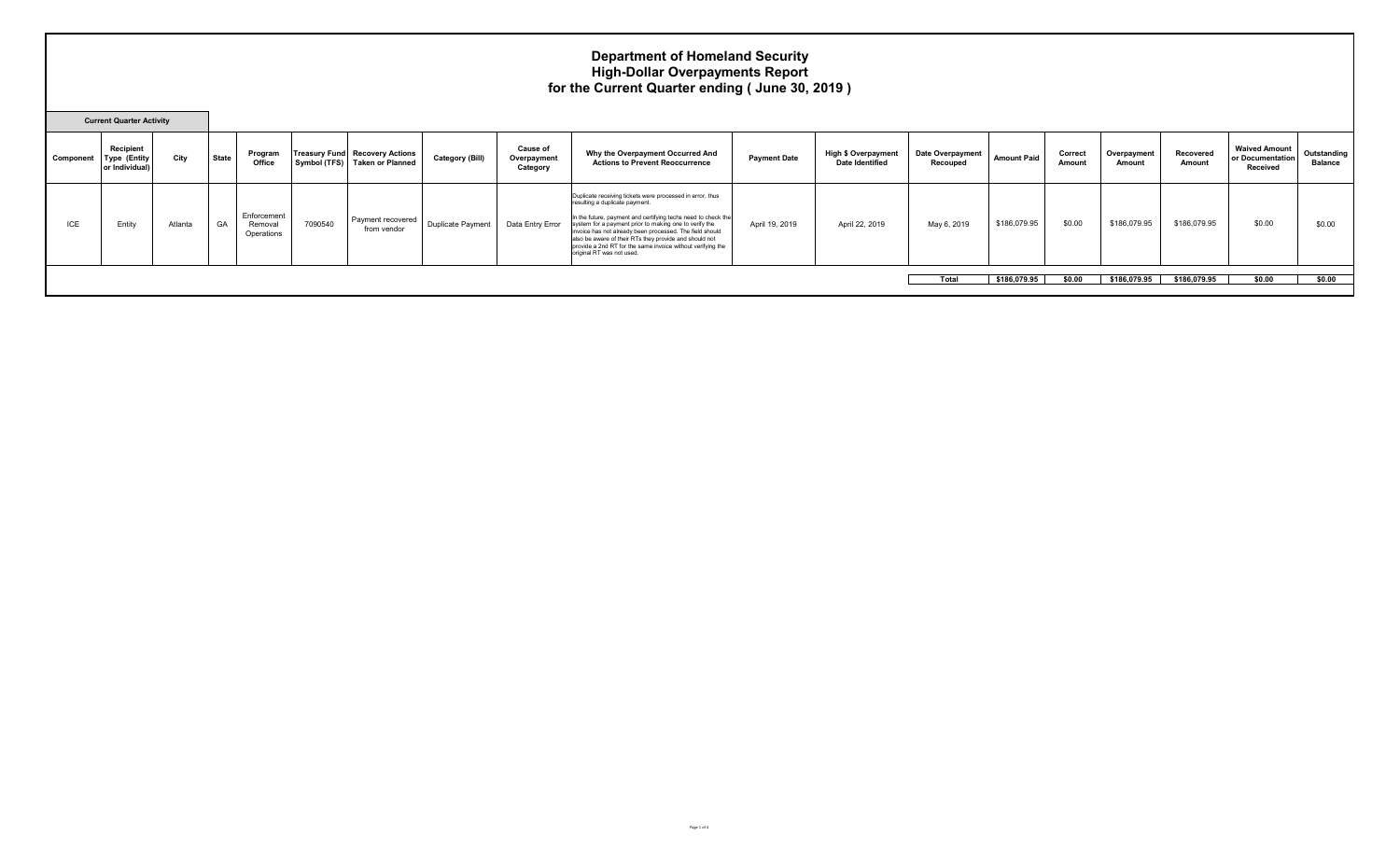## **Department of Homeland Security Current Status of Outstanding High-Dollar Overpayments Previously Reported for the Quarter Ending ( June 30, 2019 )**

|             |                                                       | <b>Debts Under Collection by DHS</b> |              |                                                             |                                                                                                                                                                                                                                                                                                                                                                                                                                                                                                                                                                                                                                                                                                                                                                                                                                                                          |                                                           |                                                            |                    |                               |                           |                     |                            |                     |
|-------------|-------------------------------------------------------|--------------------------------------|--------------|-------------------------------------------------------------|--------------------------------------------------------------------------------------------------------------------------------------------------------------------------------------------------------------------------------------------------------------------------------------------------------------------------------------------------------------------------------------------------------------------------------------------------------------------------------------------------------------------------------------------------------------------------------------------------------------------------------------------------------------------------------------------------------------------------------------------------------------------------------------------------------------------------------------------------------------------------|-----------------------------------------------------------|------------------------------------------------------------|--------------------|-------------------------------|---------------------------|---------------------|----------------------------|---------------------|
| Component   | Recipient<br><b>Type (Entity</b><br>or<br>Individual) | City                                 | <b>State</b> | Program(s)<br><b>Responsible</b>                            | <b>Recovery Action Taken or Planned</b>                                                                                                                                                                                                                                                                                                                                                                                                                                                                                                                                                                                                                                                                                                                                                                                                                                  | <b>Payment Date</b>                                       | <b>High \$ Overpayment</b><br>Date Identified <sup>2</sup> | <b>Amount Paid</b> | Correct<br>Amount             | <b>Overpayment Amount</b> | Recovered<br>Amount | <b>Outstanding Balance</b> | Days<br>Outstanding |
| <b>FEMA</b> | Entity                                                | Arlinaton                            | VA           | <b>Financial Management</b><br>Division- Vendor<br>Payments | FEMA is finalizing determination as to whether improper payment is administrative only<br>and thus not applicable for recovery.<br>FEMA Financial Office will coordinate with Procurement office for updated training on<br>contract billing requirements.                                                                                                                                                                                                                                                                                                                                                                                                                                                                                                                                                                                                               | November 9, 2016                                          | October 9, 2018                                            | \$373,386.28       | \$0.00                        | \$373.386.28              | \$0.00              | \$373,386.28               | 264                 |
| <b>FEMA</b> | Entity                                                | Ashburn                              | VA           | <b>Financial Management</b><br>Division- Vendor<br>Payments | FEMA is finalizing determination as to whether improper payment is administrative only<br>and thus not applicable for recovery.<br>FEMA Financial Office will coordinate with Procurement office for updated training on<br>contract billing requirements.                                                                                                                                                                                                                                                                                                                                                                                                                                                                                                                                                                                                               | March 9, 2017                                             | October 9, 2018                                            | \$410,000,00       | \$0.00                        | \$410,000,00              | \$0.00              | \$410,000,00               | 264                 |
| <b>FEMA</b> | Entity                                                | Rockville                            | <b>MD</b>    | <b>Financial Management</b><br>Division- Vendor<br>Payments | FEMA is finalizing determination as to whether improper payment is administrative only<br>and thus not applicable for recovery.<br>FEMA Financial Office will coordinate with Procurement office for updated training on<br>contract billing requirements.                                                                                                                                                                                                                                                                                                                                                                                                                                                                                                                                                                                                               | May 17, 2017                                              | October 9, 2018                                            | \$198,284.17       | \$92,440.37                   | \$105,843,80              | \$0.00              | \$105.843.80               | 264                 |
| <b>FEMA</b> | Entity                                                | Reston                               | VA           | <b>Financial Management</b><br>Division- Vendor<br>Payments | FEMA is finalizing determination as to whether improper payment is administrative only<br>and thus not applicable for recovery.<br>FEMA Financial Office will coordinate with Procurement office for updated training on<br>contract billing requirements.                                                                                                                                                                                                                                                                                                                                                                                                                                                                                                                                                                                                               | April 19, 2017                                            | October 9, 2018                                            | \$232.658.48       | \$0.00                        | \$232,658.48              | \$0.00              | \$232.658.48               | 264                 |
| <b>FEMA</b> | Entity                                                | Reston                               | VA           | <b>Financial Management</b><br>Division- Vendor<br>Payments | FEMA is finalizing determination as to whether improper payment is administrative only<br>and thus not applicable for recovery.<br>FEMA Financial Office will coordinate with Procurement office for updated training on<br>contract billing requirements.                                                                                                                                                                                                                                                                                                                                                                                                                                                                                                                                                                                                               | January 27, 2017<br>January 30, 2017<br>February 22, 2017 | October 9, 2018                                            |                    | \$3,056,859.67 \$1,194,487.68 | \$1,862,371.99            | \$0.00              | \$1,862,371.99             | 264                 |
| <b>FEMA</b> | Entity                                                | Farmingtonmills                      | MI           | Vendor Payment                                              | Notice of potential Debt sent to vendor for resolution of improper transaction. Transaction<br>was improper due to nonsubmission of supporting documentation. The incentive fee for<br>the time period of June 23, 2014 - June 27, 2014, for the vendor was 6% when it should<br>have only received 3%. The contract, under SSPA-3 it states that they must have an error<br>rate of less than 10% to get the 6% incentive payment and therefore would only qualify for<br>a 3% incentive. The error rate for this period was 11%. Thus the total incentive should<br>have been \$54,384,59 not \$108,769,17. The Bill for Collection was sent on March 8, 2018<br>to FEMA Finance Center by the Contracting Officer. The AON Contractor has put in<br>Appeal and the Notice of Debt Letter. The Contracting Officer and the COR remaing<br>engaged regarding the issue. | November 25, 2014                                         | December 31, 2016                                          | \$108,769.17       | \$54,384.59                   | \$54,384.58               | \$0.00              | \$54.384.58                | 911                 |
|             |                                                       |                                      |              |                                                             |                                                                                                                                                                                                                                                                                                                                                                                                                                                                                                                                                                                                                                                                                                                                                                                                                                                                          |                                                           | Total                                                      |                    | \$4.379.957.77 \$1.341.312.64 | \$3.038.645.13            | \$0.00              | \$3.038.645.13             |                     |

1) For multiple payments consolidated into one identified quarterly high dollar overpayment to the individual or entity, all payment dates are noted. Payment dates ere noted. Payment date set as the PARS Transaction Date f

2) As part of the IPIA review, DHS Components review prior fiscal year disbursements for the identified programs. As such, the FY2018 IPIA review examined FY2017 disbursements. For high dollar overpyaments identified throu were verified through the DHS HQ quality review process and extrapolated out as final testing results. Note that updates to testing results were taken by FEMA up until this point in order to allow FEMA programs the most ex

3) Days outstanding calculated as the days between when the payment was identified and the current quarter end date.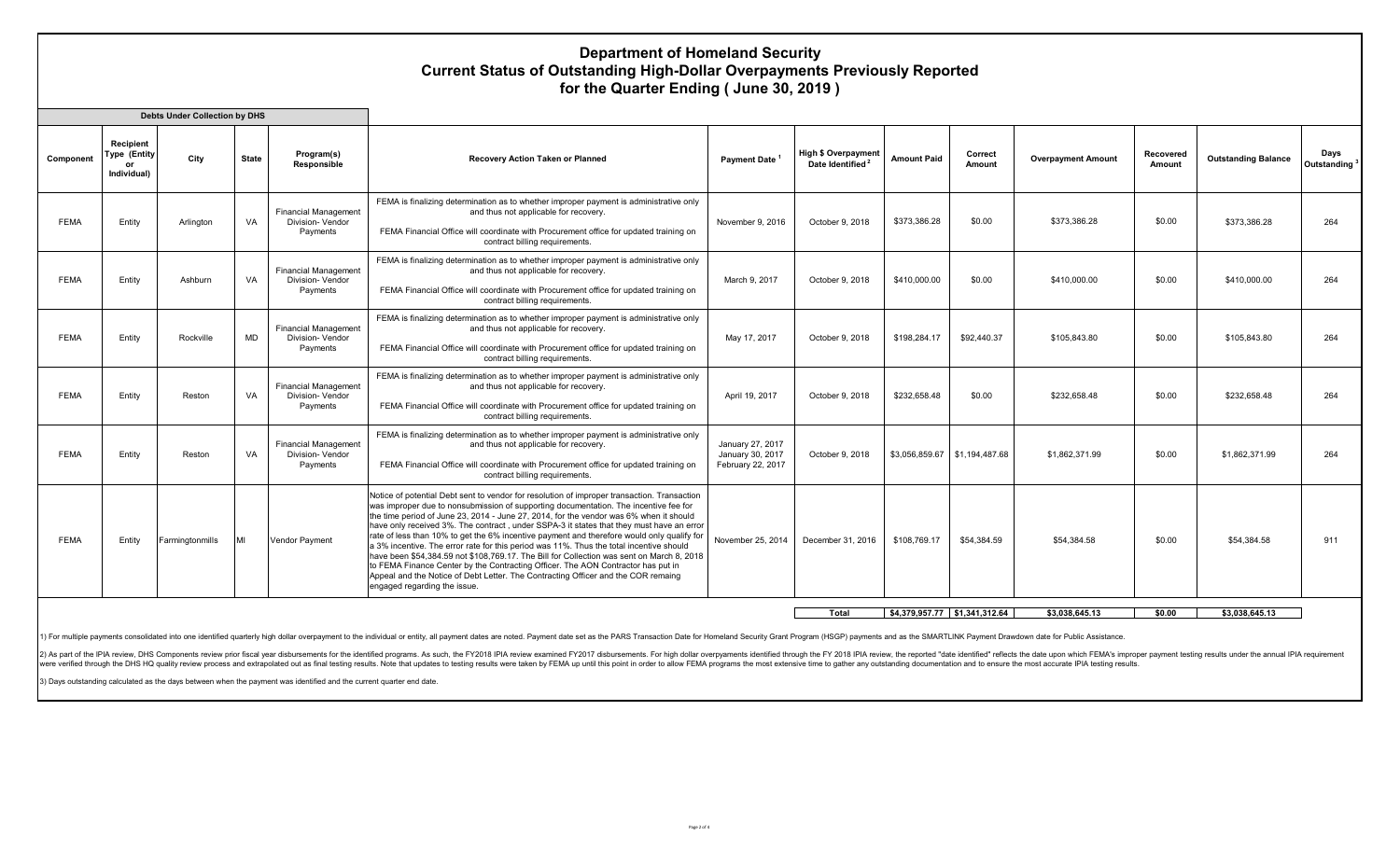## **Department of Homeland Security Current Status of Outstanding High-Dollar Overpayments Previously Reported for the Quarter Ending ( June 30, 2019 )**

|           | Debts Sent to Treasury Offset Program for Collection |      |       |                           |                                                         |                     |                                                      |                    |                   |                       |                     |                               |                     |
|-----------|------------------------------------------------------|------|-------|---------------------------|---------------------------------------------------------|---------------------|------------------------------------------------------|--------------------|-------------------|-----------------------|---------------------|-------------------------------|---------------------|
| Component | Recipient<br>Type<br>(Entity or<br>Individual)       | City | State | Program(s)<br>Responsible | <b>Recovery Action Taken or Planned</b>                 | <b>Payment Date</b> | <b>High \$ Overpayment</b><br><b>Date Identified</b> | <b>Amount Paid</b> | Correct<br>Amount | Overpayment<br>Amount | Recovered<br>Amount | Outstanding<br><b>Balance</b> | Days<br>Outstanding |
|           |                                                      |      |       |                           | N/A - No prior overpayments referred to Treasury Offset |                     |                                                      |                    |                   |                       |                     |                               |                     |
|           |                                                      |      |       |                           |                                                         |                     | <b>Total</b>                                         | \$0.00             | \$0.00            | \$0.00                | \$0.00              | \$0.00                        |                     |